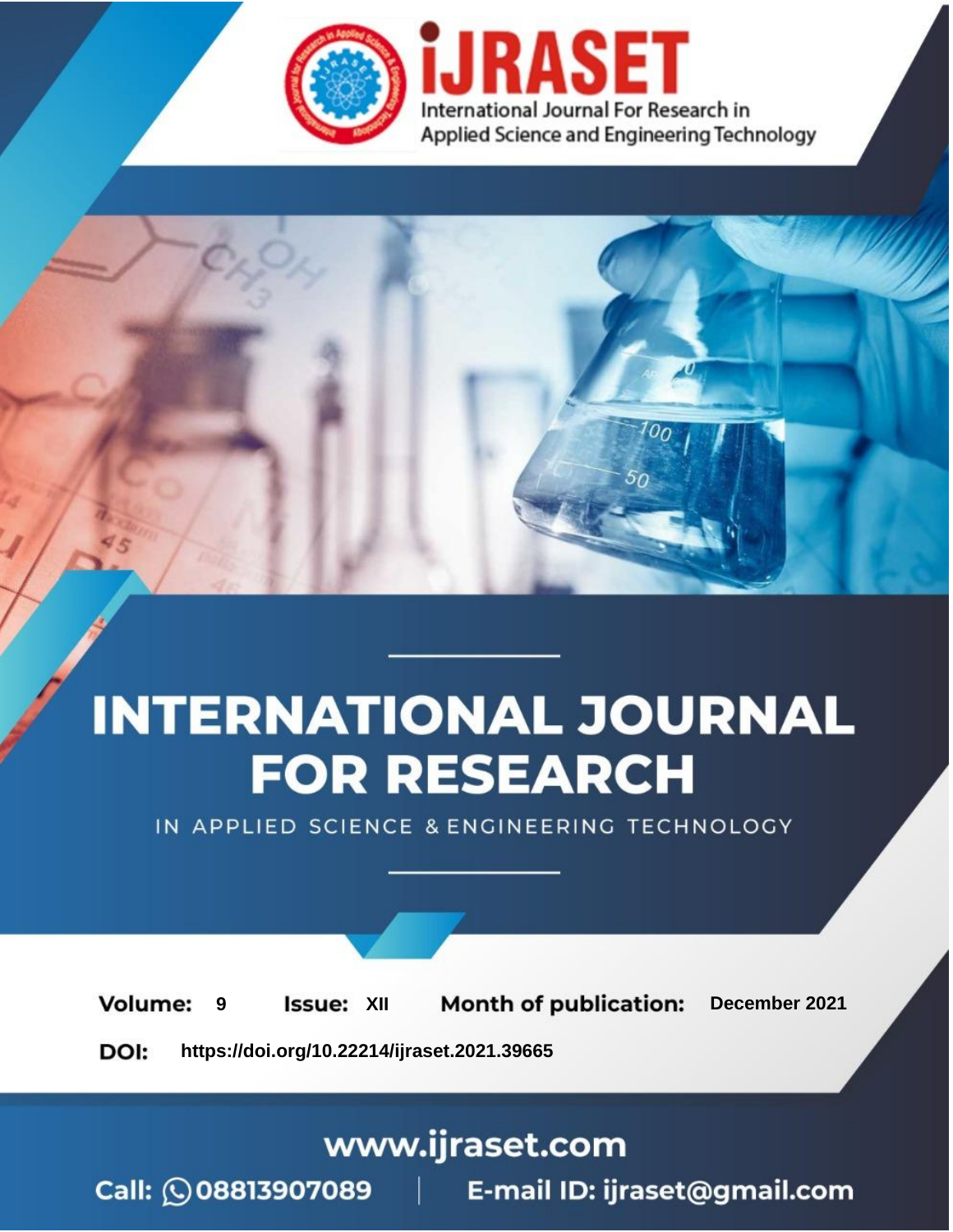

# **A Comparative Paper on Intelligence Fitness System Using the Concept of IoT**

Swati Sahu<sup>1</sup>, Ranbir Kumar Paul<sup>2</sup> *1, 2Electronics & Communication, CEC, Bilaspur*

*Abstract: As we know after covid-19 usage of Gym and yoga center is really difficult so most of us using the online gym and yoga session , where we use multiple fitness equipment but some time we use those fitness equipment in wrong direction which causes serious health issues in future to avoid those issues there is need of smart fitness equipment which is able to give the suggestion once we use the equipment in wrong direction. , in this paper basically we did the study about the previous existing work on emotion analysis and try to find out the research gaps and there future scope. Keywords: IoT, Smart, Fitness, Health, Connectivity, BLE*

# **I. INTRODUCTION**

A survey undertaken by GFK in 2016 across 16 countries shows that 33% of people currently track and monitor their fitness via an online app or device. These wearable devices detect basic fitness activity through their inbuilt Global Positioning System (GPS), accelerometer, gyroscope and heartbeat sensor technologies, which are linked to a custom smart phone application providing the user with a visual display of the data. This wearable technology has effectively taken fitness out of the four walls of the gym and into people's everyday lives. They have handed ownership directly back to the individual user helping to maintain constant engagement with their personal fitness activity. They offer regular reminders and incentives to keep people motivated and invested in their own development. However, further research and experimentation could provide a possible solution to evaluate performance and muscle gain for the upper arms that can be applied for both recreational activities in the gym as well as medical purposes such as physiotherapy. In 2014 Apple Inc. announced the launch of their Health Kit Framework at their Worldwide Developers Conference (WWDC). The main purpose of this framework is to provide a platform that can collect meaningful data such as heartrate, calories burned, blood pressure, blood sugar and cholesterol. The data can be automatically shared with medical institutions or hospitals using an iOS application, enabling them to monitor their patients remotely. This Health Kit framework is still in its infancy, with a majority of the data collected still only being shared between users on social media or proprietary frameworks. This valuable data is rarely shared with medical institutions for further research and statistical analysis, and it is typically not platform independent. However, as these frameworks become more common in our medical establishments, it has the potential to revolutionise the way medical treatments are managed. The use of wearable devices and performance tracking is commonplace in more cardio based fitness activities but the ability to track arm movements and weight lifted using wearable devices still remains a relatively unexplored area. Strava, is an example of an existing application which records user's activities. It combines data retrieved from the GPS embedded in the phone to calculate distance run or cycled, and compares performances over time.

Internet of Things (loT) is extension of current internet to provide communication, connection, and internetworking between various devices or physical objects also known as "Things". IoT term represents a general concept for the ability of network devices to sense and collect data from the world around us, and then share that data across the Internet where it can be processed and utilized for various interesting purposes. The IoTis comprised of smart machines interacting and communicating with other machines, objects, environments and infrastructures. Now a day's every persons are connected with each other using lots of communication way. Where most popular communication way is internet so in another word we can say internet which connect peoples [9].

The Internet of things can be defined as connecting the various types of objects like smart phones, personal computer and Tablets to internet, which brings in very newfangled type of communication between things and people and also between things [2]. With the introduction of IoTs, the research and development of home automation are becoming popular in the recent days. Many of the devices are controlled and monitored for helps the human being. Additionally various wireless technologies help in connecting from remote places to improve the intelligence of home environment. An advanced network of IoT is being formed when a human being is in need of connecting with other things. IoTs technology is used to come in with innovative idea and great growth for smart homes to improve the living standards of life. Internet helps us to bring in with immediate solution for many problems and also able to connect from any of the remote places which contributes to overall cost reduction and energy consumption [3].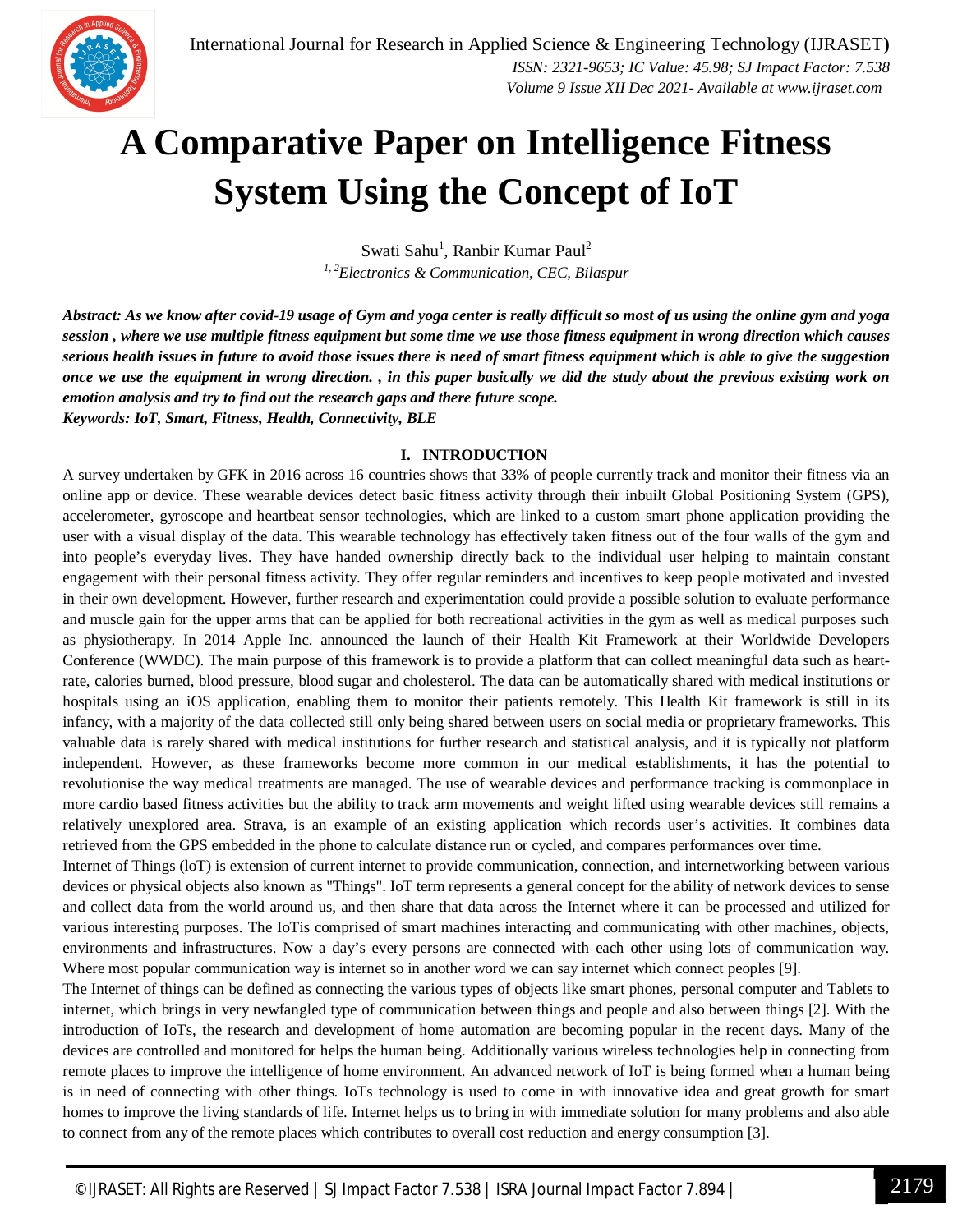

 *Volume 9 Issue XII Dec 2021- Available at www.ijraset.com*

In recent years, there has been a growing interest among consumers in the smart home concept. Home automation system represents and reports the status of the connected devices in an intuitive, user-friendly interface allowing the user to interact and control various devices with the touch of a few buttons. Some of the major communication technologies used by today's home automation system include Bluetooth, Wi-MAX and Wireless LAN (Wi-Fi), ZigBee, and Global System for Mobile Communication (GSM) [1].Here we are using Wi-Fi module. It offers the user complete access control of the appliances through a remote interface. Automation is the use of control systems and information technology to control equipment, industrial machinery and processes, reducing the need for the human intervention [2].

The wide variety of potential IoT applications needs a software development environment that ties together the applications, the command, control and routing processing and the security of the node and system. While the importance of software in MCU solutions has increased during the past few years, for MCUs supporting the IoT, even more software, tools and enablement will be needed. A broad ecosystem with easily accessible support is key to enabling the development of embedded processing nodes and IoT applications.

Internet of Things (IoT) term represents a general concept for the ability of network devices to sense and collect data from the world around us, and then share that data across the Internet where it can be processed and utilized for various interesting purposes. The IoT is comprised of smart machines interacting and communicating with other machines, objects, environments and infrastructures. Now a day's every persons are connected with each other using lots of communication way. Where most popular communication way is internet so in another word we can say internet which connect peoples [1].

Today, we are seeing the electrification of the world around us. Almost any manufactured good now includes an embedded processor (typically a microcontroller, or MCU), along with user interfaces, that can add programmability and deterministic "command and control" functionality. The electrification of the world and the pervasiveness of embedded processing are the keys to making objects "smart." Your old toaster that mechanically controlled the color of your toast now has an MCU in it, and the MCU controls the color of your toast. The toaster completes its task more consistently and reliably, and because it is now a smart toaster, it has the ability to communicate with you electronically using its touchpad or switches. After a device becomes smart through the integration of embedded processing, the next logical step is remote communication with the smart device to help make life easier. For example, if I am running late at the office, can I turn on my house lights for security reasons using my laptop or mobile phone?

Communication capability and remote manual control lead to the next step … how do I automate things and, based on my settings and with sophisticated cloud-based processing, make things happen without my intervention? That's the ultimate goal of some IoT applications. And, for those applications to connect with and leverage the Internet to achieve this goal, they must first become "smart" (incorporate an MCU/embedded processor with an associated unique ID) then connected and, finally, controlled. Those capabilities can then enable a new class of services that makes life easier for their users [1].

The term Internet of Things was first coined by Kevin Ashton in 1999 in the context of supply chain management. However, in the past decade, the definition has been more inclusive covering wide range of applications like healthcare, utilities, transport, etc. Although the definition of 'Things' has changed as technology evolved, the main goal of making a computer sense information without the aid of human intervention remains the same. A radical evolution of the current Internet into a Network of interconnected objects that not only harvests information from the environment (sensing)and interacts with the physical world (actuation/command/control), but also uses existing Internet standards to provide services for information transfer, analytics, applications, and communications. Fueled by the prevalence of devices enabled by open wireless technology such as Bluetooth, radio frequency identification (RFID), Wi-Fi, and telephonic data services as well as embedded sensor and actuator nodes, IoT has stepped out of its infancy and is on the verge of transforming the current static Internet into a fully integrated Future Internet. The Internet revolution led to the interconnection between people at an unprecedented scale and pace. The next revolution will be the interconnection between objects to create a smart environment. Only in 2011 did the number of interconnected devices on the planet overtake the actual number of people. Currently there are 9 billion interconnected devices and it is expected to reach 24 billion devices by 2020 [3].

Technology has allowed greater user-centered design solutions for various industries. There is a growing trend of increasingly quantifying achievements being used by consumers daily, whether it is fitness, health, or work related. Wearables that possess sensors to monitor how the body is maneuvering gives the user greater understanding of themselves [1]. The reason behind the measuring of data can be related to one's desire to quantify their ability in an area they want to gather more information (tracking) [2]. Advances in sensors allow deeper measuring capability. Users learn more about themselves, thus changes to their lifestyle can be made under their control. Applying sensors to equipment is another way to show progress in sensor technology [3].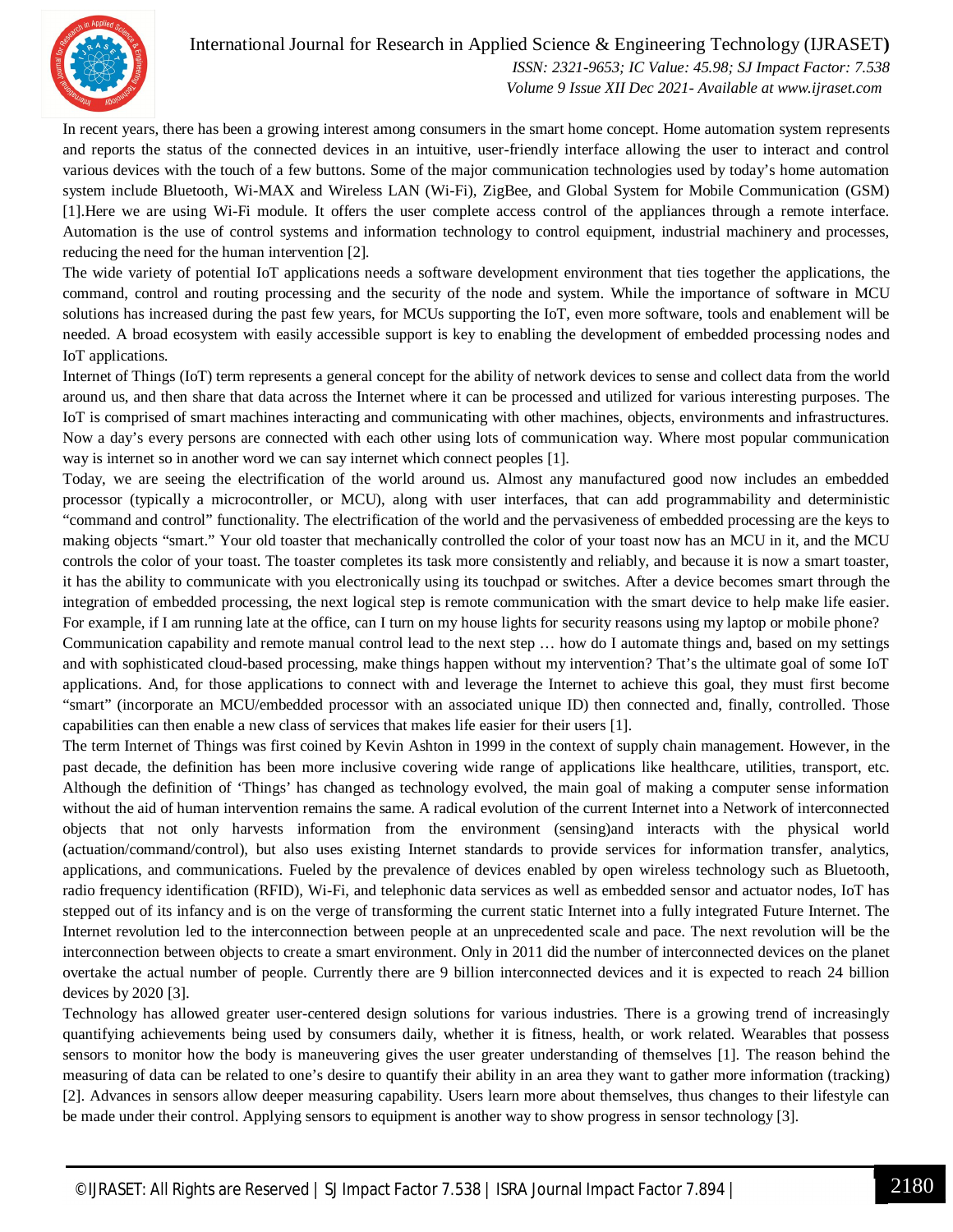

# International Journal for Research in Applied Science & Engineering Technology (IJRASET**)**

 *ISSN: 2321-9653; IC Value: 45.98; SJ Impact Factor: 7.538 Volume 9 Issue XII Dec 2021- Available at www.ijraset.com*

The uses for wearables dier. Some need it, some want it. Examples of when it is needed are mostly common in work spaces. An individual will benefit from wearable intelligence if the body worn item can sense relevant data to educate them on a procedure or identify safety concerns [4]. Examples of when it is wanted is when an individual sees an opportunity for personal benefit, gaining valuable data from the sensing's function (e.g., Fitbit, or tracking how many calories the user burns) [5]. The trend in wearables are crossing that fine line of being wanted to being needed. This is due to most applications becoming more user-oriented, and the data that is being produced to improve oneself. This can start from an interest but adapts to necessity. The adaptation process is based on perceived usefulness against actual ergonomics in wearables (including external factors) [6]. Presently, there is this self-obsessed era where success is being graded on quantity data (heaviest bicep curl rep, number of followers, amount of views, etc.). Factors such as social media are allowing wearable manufactures to thrive in this era [3]. Human centered advancements are making accessibility easier (e.g., voice This only causes an increase in people's interest to be involved with this sort of application in their daily lives, (e.g., controlling home appliances from a smart watch) [7,8]. When a new technology has been trialed and tested, just as it is marketable, the best suited industry will always have it first. Only after this can the wearable become available for other mainstream markets. An example of this is Smart-body worn trackers, which the military benefited from first before they became useful for different purposes [1]. Instances where the same wearables are used in multiple industries means the sensors that are involved produce data that can be processed for different uses, hence different users [9]. Its influence is increasing due to needs being solved constantly by wearable technology. The military and space industries are continuously big influencers in this market [8]. The perception of wearable technology commenced from a computer that's worn, and is part of the user which is fully controllable, but can work without any thought or effort [10]. This form can somewhat be seen in present day wearables, as they are considered Smart due to operating themselves with minimal human input in controls but also due to giving the user the freedom to take actions from the data that are presented from the wearables. Vital writing overview related past research on leaf deficiency identification are given in II recognition based past work are given in segment ii though area III portrays explore issue and future degree philosophy and IMPLEMENTATION FOR THE PREVIOUS EXISTING APPROACHES. IV portrays philosophy and IMPLEMENTATION FOR THE PREVIOUS EXISTING APPROACHES. Trial results and its examination are given in area V. At long last, area VI closes the paper.

### **II. LITRECTURE REVIEW**

What the Internet of Things (IoT) needs to become a reality ,2013: In this paper author talks about the a new era of computing technology that many are calling the Internet of Things (IoT). Machine to machine, machine to infrastructure, machine to environment, the Internet of Everything, the Internet of Intelligent Things, intelligent systems—call it what you want, but it's happening, and its potential is huge. Author see the IoT as billions of smart, connected "things" (a sort of "universal global neural network" in the cloud) that will encompass every aspect of our lives, and its foundation is the intelligence that embedded processing provides. The IoT is comprised of smart machines interacting and communicating with other machines, objects, environments and infrastructures. As a result, huge volumes of data are being generated, and that data is being processed into useful actions that can "command and control" things to make our lives much easier and safer—and to reduce our impact on the environment.

Research directions for the internet of things, 2014: In this paper author talks about the many technical communities are vigorously pursuing research topics that contribute to the Internet of Things (IoT). Today, as sensing, actuation, communication, and control become ever more sophisticated and ubiquitous, there is significant overlap in these communities, sometimes from slightly different perspectives. More cooperation between communities is encouraged. To provide a basis for discussing open research problems in IoT, a vision for how IoT could change the world in the distant future is first presented. Then, eight key research topics are enumerated and research problems within those topics are discussed.

Internet of Things (IoT): A vision, architectural elements, and future directions,2013: In this paper author talks about the Ubiquitous sensing enabled by Wireless Sensor Network (WSN) technologies cuts across many areas of modern day living. This offers the ability to measure, infer and understand environmental indicators, from delicate ecologies and natural resources to urban environments. The proliferation of these devices in a communicating-actuating network creates the Internet of Things (IoT), wherein, sensors and actuators blend seamlessly with the environment around us, and the information is shared across platforms in order to develop a common operating picture (COP). Fuelled by the recent adaptation of a variety of enabling device technologies such as RFID tags and readers, near field communication (NFC) devices and embedded sensor and actuator nodes, the IoT has stepped out of its infancy and is the the next revolutionary technology in transforming the Internet into a fully integrated Future Internet. As we move from www (static pages web) to web2 (social networking web) to web3 (ubiquitous computing web), the need for data-on-demand using sophisticated intuitive queries increases significantly.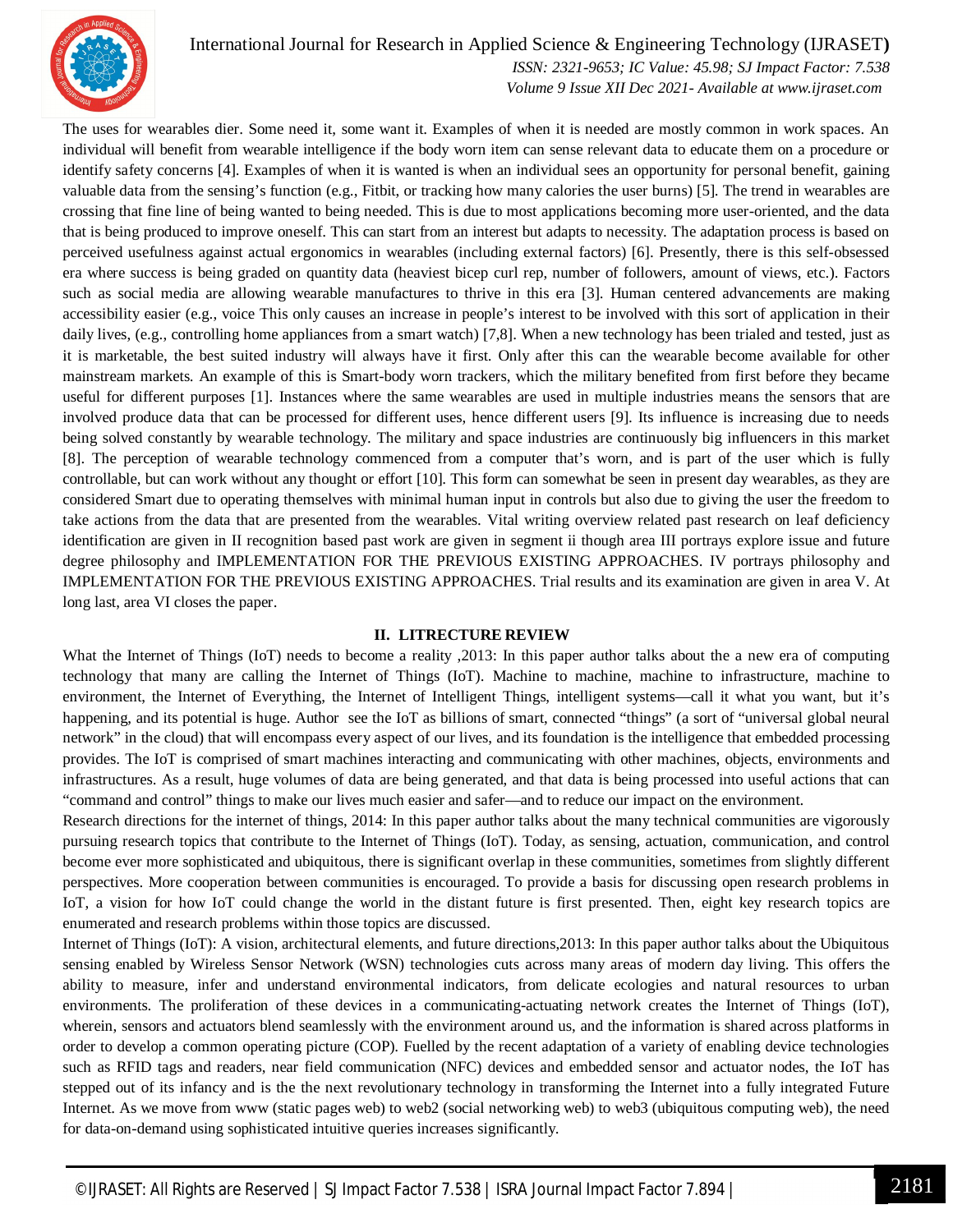# International Journal for Research in Applied Science & Engineering Technology (IJRASET**)**



 *ISSN: 2321-9653; IC Value: 45.98; SJ Impact Factor: 7.538 Volume 9 Issue XII Dec 2021- Available at www.ijraset.com*

This paper presents a cloud centric vision for worldwide implementation of Internet of Things. The key enabling technologies and application domains that are likely to drive IoT research in the near future are discussed. A cloud implementation using Aneka, which is based on interaction of private and public clouds is presented. We conclude our IoT vision by expanding on the need for convergence of WSN, the Internet and distributed computing directed at technological research community.

The use of mobile devices with multi-tag technologies for an overall contextualized vineyard management, 2009: This paper describes a Viticulture Service-Oriented Framework (VSOF) which turns around context elements or tags that are placed in the field and which can be decoded by mobile devices such as mobile phones or PDAs. The tags are used to automatically associate a field location to the relevant database tables or records and also to access contextual information or services. By pointing a mobile device to a tag, the viticulturalist may download data such as climatic data or upload information such as disease and pest incidence in a simple way, without having to provide coordinates or any other references, and without having to return to a central office. This work is part of an effort to implement a large-scale distributed cooperative network in the Douro Demarcated Region in Northeast Portugal, a region in which the effort makes particular sense due to the extremely variable topography and mesoclimates. The possibility of exchanging contextualized information and accessing contextualized services in the field, using well-known devices such as cell phones, may contribute to increase the rate of adoption of information technology in viticulture, and contribute to more efficient and closer-to-the-crops practices.

Review on wearable technology sensors used in consumer sport applications,2019: This review paper discusses the trends and projections for wearable technology in the consumer sports sector (excluding professional sport). Analyzing the role of wearable technology for diff

erent users and why there is such a need for these devices in everyday lives. It shows how different sensors are influential in delivering a variety of readings that are useful in many ways regarding sport attributes. Wearables are increasing in function, and through integrating technology, users are gathering more data about themselves. The amount of wearable technology available is broad, each having its own role to play in different industries. Inertial measuring unit (IMU) and Global Positioning System (GPS) sensors are predominantly present in sport wearables but can be programmed for different needs. In this review, the differences are displayed to show which sensors are compatible and which ones can evolve sensor technology for sport applications.

Tracking Free-Weight Exercises,2007: In this paper, author study methods that automatically recognize what type of exercise you are doing and how many repetitions you have done so far. We incorporated a three-axis accelerometer into a workout glove to track hand movements and put another accelerometer on a user's waist to track body posture. To recognize types of exercises, we tried two methods: a Naïve Bayes Classifier and Hidden Markov Models. To count repetitions developed and tested two algorithms: a peak counting algorithm and a method using the Viterbi algorithm with a Hidden Markov Model. Our experimental results showed overall recognition accuracy of around 90% over nine different exercises, and overall miscount rate of around 5%. We believe that the promising results will potentially contribute to the vision of a digital personal trainer, create a new experience for exercising, and enable physical and psychological well-being.

WEIGHTBIT An advancment in wearable technology, 2017: In this paper, author present WeightBit: a system consisting of technologically enhanced gym gloves, comprised of the aforementioned sensor's as well as an additional weight sensor to detect weight and arm movements. Using this data in combination with a smartphone application, it will be possible to monitor a new series of sports activities with specific focus on weight training. Furthermore, the data collected by the application will enable broader research by medical researchers or institutions. The goal is to keep users focused and keen to live a healthy life, providing them a great tool to track their progress, and to develop a system that will allow medical institutions access to this data for further study.

### **III. RESEARCH ISSUE & FUTURE SCOPE**

In this section basically we talk about research gap which need to be solved, As per the all previous work there is no any researcher who solve the most important and critical factors and that are:

As per the all previous work there is no any researcher who solve the most important and critical factors and that are:

- *1) Battery Life:* Smartly utilize the power consumption & increase the battery life.
- *2) Form Factor:* This a serious problem as we know it's a wearable device but most of the design have the issue with its form factor
- *3) Cost:* If we are talking about the IoT device so cost a big problem for any IoT device , so there is need of cost cutting which is not done by any previous researchers Future Objective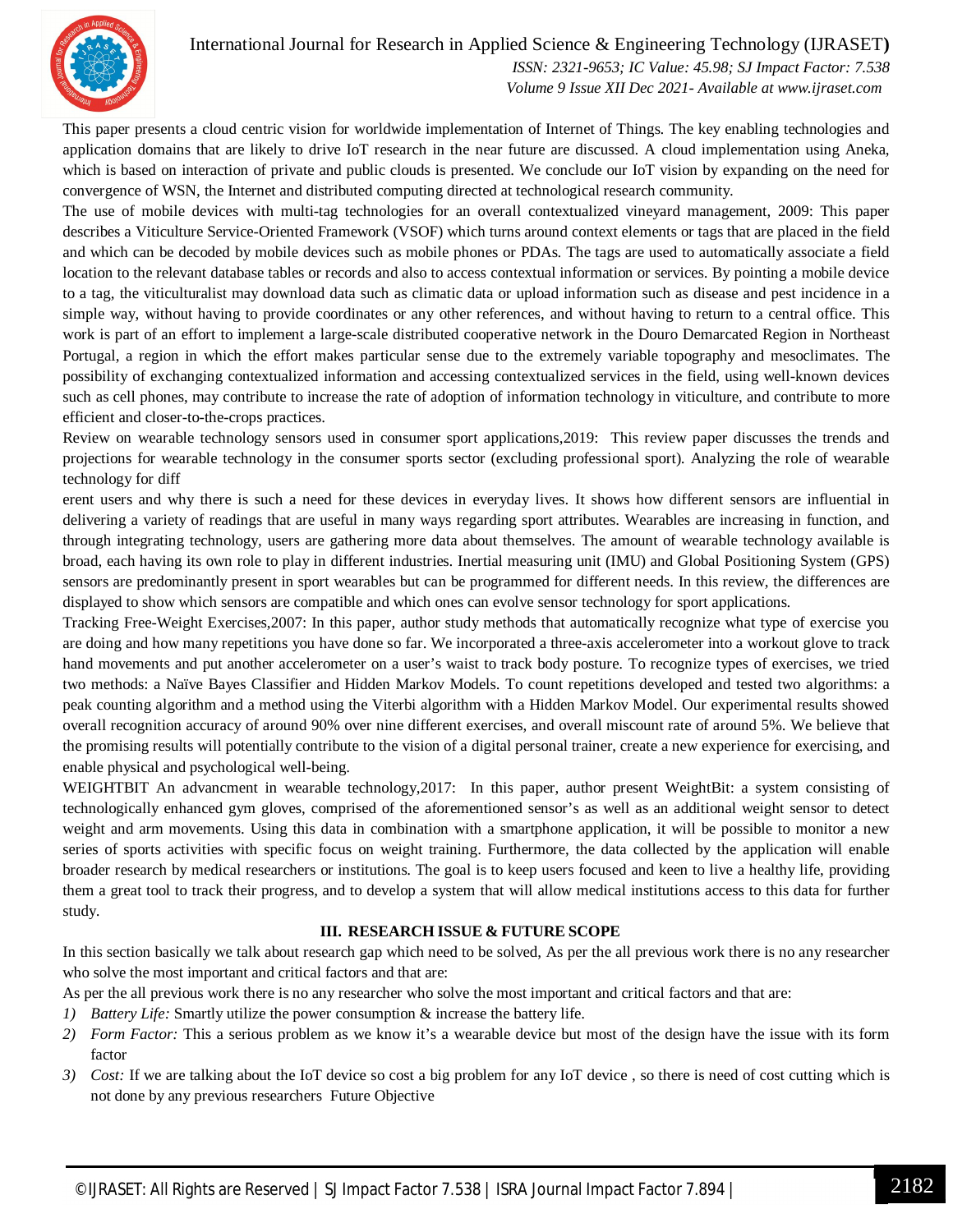

International Journal for Research in Applied Science & Engineering Technology (IJRASET**)**

 *ISSN: 2321-9653; IC Value: 45.98; SJ Impact Factor: 7.538 Volume 9 Issue XII Dec 2021- Available at www.ijraset.com*

In this future our main is to resolve all previous existing issue and create a balanced system which will give a quality result in all parameters:

- *a)* Smart power Management system and increase the battery Life
- *b)* Smartly utilize the component so the form factor will be small
- *c)* As per the application we will select those components which will full fill our requirements and reduce the cost factor

## **IV. CONCLUSION**

Health and fitness are increasingly becoming a part of people's everyday lives. With a greater awareness of the direct correlation between health, fitness and different medical conditions, it is no wonder that people are becoming more committed and invested in achieving their optimum health. This greater focus on healthy living is in no small part due to the large quantity of information that is now available through the use of the internet and access to social media. In conjunction with the massive boom in wearable devices, which is supported by ACSM listing wearable technology as the No. 1 trend for 2016, there is no doubt that wearable devices have become a must have gadget for those tracking their fitness and training activities. In this paper basically we did the detailed study about the all-previous existing approaches and based on that we found multiple future scope on this area.

#### **REFERENCES**

- [1] Gia, Tuan Nguyen, et al. "Iot-based fall detection system with energy efficient sensor nodes." Nordic Circuits and Systems Conference (NORCAS), 2016 IEEE. IEEE, 2016
- [2] Karimi, Kaivan, and Gary Atkinson. "What the Internet of Things (IoT) needs to become a reality." White Paper, FreeScale and ARM (2013).
- [3] Stankovic, John. "Research directions for the internet of things." Internet of Things Journal, IEEE 1.1 (2014): 3-9.
- [4] Gubbi, Jayavardhana, et al. "Internet of Things (IoT): A vision, architectural elements, and future directions." Future Generation Computer Systems 29.7 (2013): 1645-1660. Pu Liu, Zheng hong Peng (2013) Smart Cities in China,Computer. IEEE computer Society Digital Library. IEEE Computer Society 47: 72-81.
- [5] Carlos Cunha R, Emanuel Peres, Raul Morais, Ana Oliveira A, Samuel Matos G, et al (2010) The use of mobile devices with multi-tag technologies for an overall contextualized vineyard management. Computers and Electronics in Agriculture 73: 154-164. Aqeel-ur-rehman, Zubair Shaikh(2009) Applications of Modern High Performance Networks: Smart Agriculture. Bentham Science publishers.
- [6] F. Bonomi, R. Milito, J. Zhu, S. Addepalli, Fog computing and its role in the internet of things, Proceedings of the First Edition
- [7] A. Rahmani, et al., Fog Computing in the Internet of Things, Springer International Publishing, 2018.
- [8] T. N. Gia, et al., Fog computing in healthcare internet of things: a case study on ecg feature extraction, (CIT/IUCC/DASC/PICOM), 2015 IEEE International Conference on, IEEE, 2015, pp. 356–363.
- [9] A. M. Rahmani, et al., Exploiting smart e-health gateways at the edge of healthcare internet-of-things: a fog computing approach, Future Gener. Comput. Syst. (2017).
- [10] B. Negash, et al., Leveraging fog computing for healthcare iot, Fog Computing in the Internet of Things, Springer, 2018, pp. 145–169.
- [11] I. Fredriksen, P. Kastnes, Choosing a mcu for your next design; 8 bit or 32 bit?, 2014, Accessed Jul 2017, http://www.atmel.com/images/45107a-choosing-amcufredriksen\_ article\_103114.pdf.
- [12] Y.S. Delahoz, M.A. Labrador, Survey on fall detection and fall prevention using wearable and external sensors, Sensors 14 (10) (2014) 19806–19842.
- [13] F. Touati, R. Tabish, U-healthcare system: state-of-the-art review and challenges, J. Med. Syst. 37 (3) (2013) 9949.
- [14] Margolis,M M, 2014. Arduino Cookbook. 1st ed. Sebastopol CA: O'Really Media.
- [15] Allan, A A, 2001. iOS Sensor Apps with Arduino. 1st ed. Sebastopol , CA: O'Really Media.
- [16] Powers,S, 2016. Learning Node: Moving to the Server Side . 2nd ed. Sebastopol , CA: O'Reilly Media.
- [17] Mercier C. 2017. World Wide Web Consortium (WC3). [ONLINE] Available at https://www.w3c.org/. [Accesed 12 February 2017]
- [18] StrongLoop. 2017. Express-Node.Js web application framework.[ONLINE] Available at : http://www.expressjs.com. [Accesed 15 March 2017]
- [19] Mercier C . 2017. W£C SVG Working Group.[ONLINE] Available at https://www.w3.org/Graphics/SVG/. [Accesed 15 May 2017]
- [20] Strava. 2017. Strava API Reference. [ONLINE] Available at: http://strava.github.io/api/. [Accessed 10 April 2017].
- [21] Apple Inc.. 2017. Develop Apple Developer. [ONLINE] Available at:https://developer.apple.com/develop/. [Accessed 9 April 2017].
- [22] Instructables. 2016. Angle Measurement Using Gyro, Accelerometer and Arduino [ONLINE] Available at: http://www.instructables.com/id/Angle-measurementusing-gyroaccelerometer- and-Ar/. [Accessed 22 February 2017].